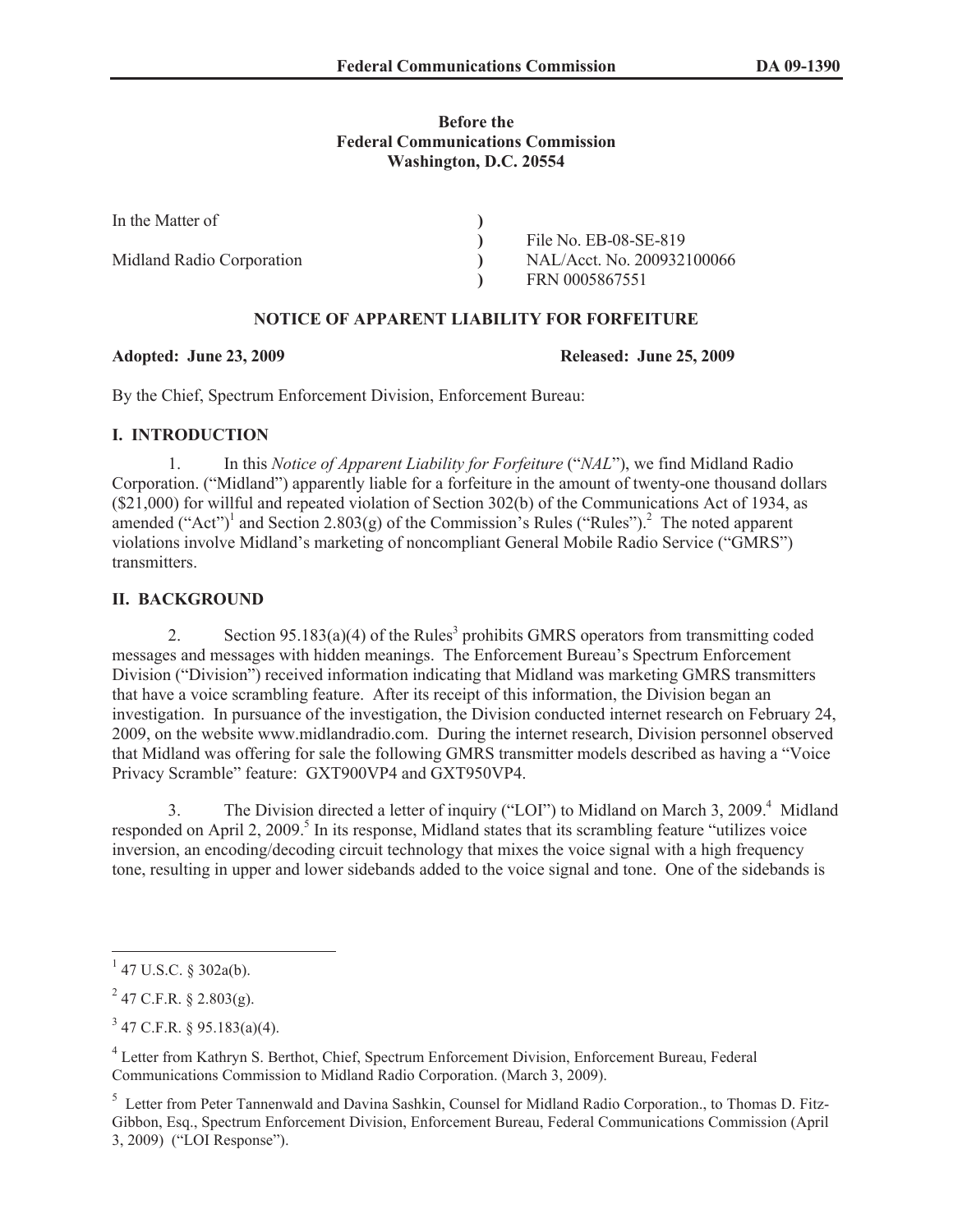removed when the transmission is sent. In a receiver equipped with the appropriate descrambling capability, the missing sideband is restored, recovering the full voice transmission."<sup>6</sup>

4. Additionally, Midland's response indicates that Midland has imported and marketed a large quantity<sup>7</sup> of the following GMRS transmitter models that have the scrambling feature: GXT900VP4, GXT950VP4, GXT800VP4, GXT808VP3, GXT850VP4B and GXT900VP4K.<sup>8</sup> The GXT900VP4, GXT900VP4K and GXT950VP4 are apparently certified under the FCC ID MMAGXT950, while the GXT800VP4, GXT808VP3 and GXT850VP4B appear to be certified under the FCC ID MMAGXT850Z. Midland contends the use of its scrambling feature is not prohibited by Section 95.183(a)(4) of the Rules.

## **III. DISCUSSION**

## **A. Midland Apparently Marketed Noncompliant Devices**

5. Section 302(b) of the Act provides that "[n]o person shall manufacture, import, sell, offer for sale, or ship devices or home electronic equipment and systems, or use devices, which fail to comply with regulations promulgated pursuant to this section." Section 2.803(g) provides in pertinent part:

The provisions in paragraphs (b) through (f) of this section do not apply to radio frequency devices that could not be authorized or legally operated under the current rules. Such devices shall not be operated, advertised, displayed, offered for sale or lease, sold or leased, or otherwise marketed absent a license issued under part 5 of this chapter or a special temporary authorization issued by the Commission.

Additionally, Section 95.183(a)(4) of the Rules provides in pertinent part that "[a] station operator must not communicate … coded messages or messages with hidden meanings."

6. Midland admits that it imported and marketed $9$  a large quantity of GMRS transmitters that have a voice scrambling feature but contends that the use of the voice scrambling feature does not violate Section 95.183(a)(4) of the Rules. Specifically, Midland argues that, while its "voice privacy scramble" feature makes voice communications unintelligible to users of radios without this feature, all users of radios that have the scrambling feature can decipher scrambled communications.<sup>10</sup> Additionally, Midland claims its voice scrambling feature does not fit the dictionary definition of a coded message.<sup>11</sup> Midland further argues that it made a full disclosure of the scrambling feature when it applied for the certification FCC ID MMAGXT950, that the scrambling feature is available on a wide variety of GMRS

8 *Id.* at 2.

 $11$  *Id.* at 2.

<sup>&</sup>lt;sup>6</sup> "Response of Midland Radio Corporation to FCC Letter of Inquiry" (Attachment to LOI Response, hereinafter referred to as "First Attachment") at 1-2.

 $<sup>7</sup>$  Midland requested confidential treatment of portions of its LOI response, including the exact number of GMRS</sup> devices imported and the dates of importation. Accordingly, this information is discussed in an Appendix, which we are treating as confidential at this time. The request for confidentiality remains pending.

<sup>&</sup>lt;sup>9</sup> Marketing, as defined in 47 C.F.R. § 2.803(e)(4), "includes sale or lease, or offering for sale or lease, including advertising for sale or lease, or importation, shipment, or distribution for the purpose of selling or leasing or offering for sale or lease."

<sup>&</sup>lt;sup>10</sup> LOI Response at 2.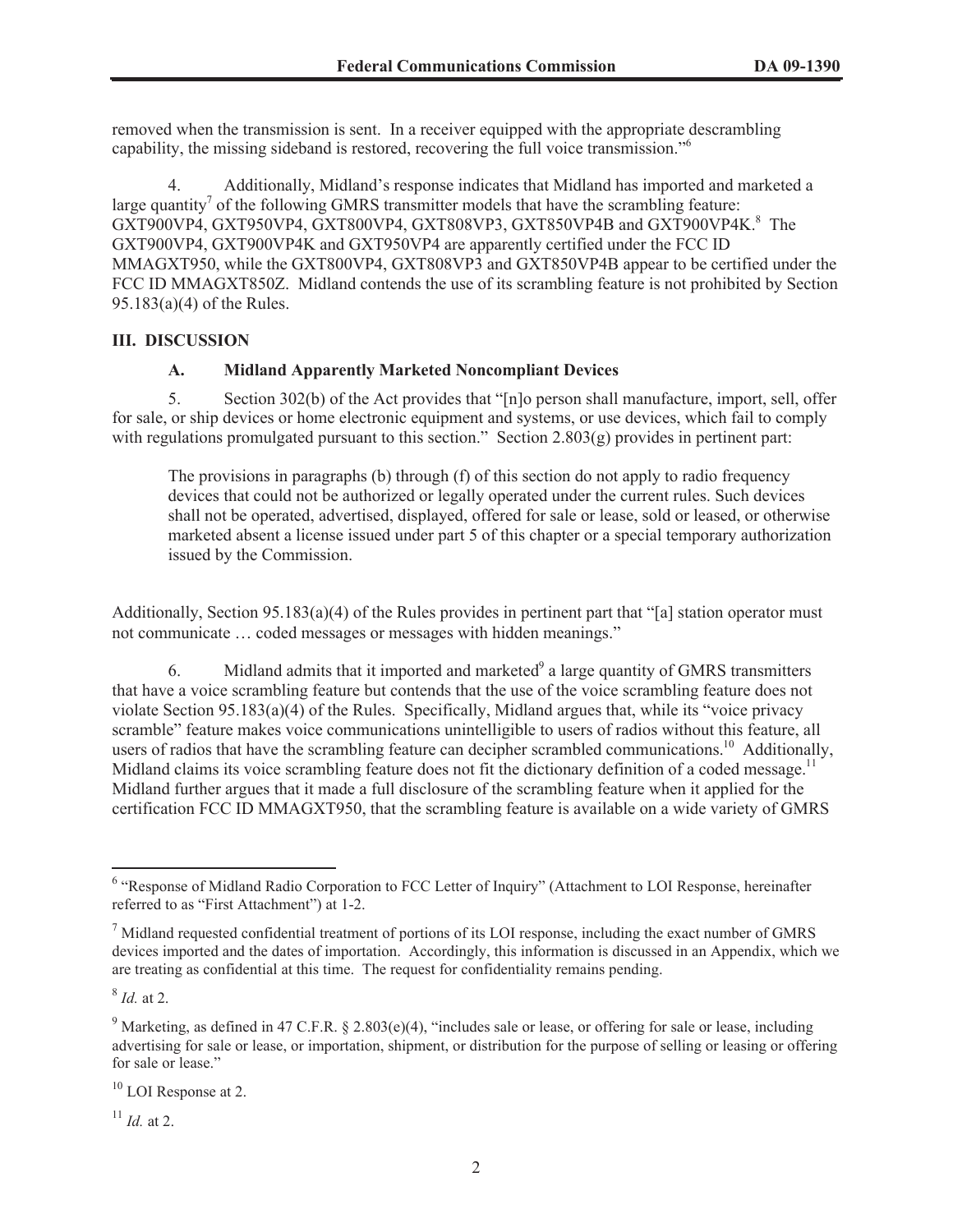devices marketed by its competitors and that it must offer a similar feature to remain competitive.<sup>12</sup> Finally, Midland asserts that during 2006 it discussed the permissibility of GMRS voice scrambling with a member of the Commission's Wireless Telecommunications Bureau staff; that during this discussion it pointed out that a number of competing GMRS products had the voice scrambling feature; and that, because no enforcement action was taken and one of these products remained certified, it was "justified in assuming" that "the Commission had decided not to require the products to come off the market."<sup>13</sup>

7. Midland's arguments are unconvincing. It was not justified in its assumption that the Commission decided not to require the removal from the market of GMRS devices with voice scrambling. In 2007, the Commission staff publicly interpreted its rules to advise that voice scrambling constitutes coded messaging and, therefore, is not allowed for GMRS devices.<sup>14</sup> Additionally, in 2004 the former Public Safety and Critical Infrastructure Division of the Wireless Telecommunications Bureau granted Garmin International, Inc. ("Garmin") a waiver of Section 95.183(a)(4) of the Rules to permit the manufacture and marketing of GMRS devices capable of transmitting and receiving Global Position System (GPS) location information.<sup>15</sup> In the absence of a waiver, the transmission of GPS location information over the radios marketed by Garmin would have been prohibited by Section 95.183(a)(4) of the Rules.<sup>16</sup> Although Midland's voice scrambling technology differs from Garmin's technology, it has an analogous effect – the transmission of messages that are undecipherable to many GMRS users. In both circumstances, the undecipherable messages are coded messages within the meaning of Section 95.183(a)(4) of the Rules.

8. A device equipped with a prohibited capability must be classified as noncompliant notwithstanding any approval by a Telecommunication Certification Body (TCB).<sup>17</sup> We find that the GMRS devices authorized by the equipment authorizations FCC ID MMAGXT950 and FCC ID MMAGXT850Z are noncompliant with the requirements of Section  $95.183(a)(4)$  of the Rules.

9. Midland requests that, if the Commission decides that voice scrambling is prohibited in GMRS devices, this should be done "prospectively, with time allowed to update product design and to dispose of existing inventories." <sup>18</sup> We will not rule prospectively. Section 95.183(a)(4) of the Rules has been previously construed to prohibit voice scrambling in the GMRS.

 $16$  Since GPS location information cannot be deciphered by GMRS users who don't have the necessary equipment, it is considered to be a coded message.

<sup>17</sup> *See* 47 C.F.R. § 2.939(a)(2), which authorizes the Commission to revoke an equipment authorization if it is determined that the equipment does not conform to the pertinent technical requirements.

 $18$  *Id.* at 4.

<sup>12</sup> *Id.* at 2-4.

<sup>13</sup> *Id.* at 3.

<sup>&</sup>lt;sup>14</sup> Office of Engineering and Technology KDB Publication number 791760 at www.fcc.gov/labhelp.

<sup>15</sup> *Garmin International, Inc., Request for Waiver of Sections 95.29(f), 95.119(a)(1), 95.181(a), 95.13(a)(4) and 95.631(a) and (f) of the Commission's Rules to Authorize the Manufacture, Sale and Use of GPS Transmission Enhanced GMRS Units,* Order, 20 FCC Rcd. 982 (WTB, Public Safety and Critical Infrastructure Division 2004) (waiver granted); *waiver extended,* Order, 21 FCC Rcd. 15072 (WTB, Public Safety and Critical Infrastructure Division 2006): *waiver extended,* Order, 23 FCC Rcd 18325 (WTB, Public Safety and Critical Infrastructure Division 2008).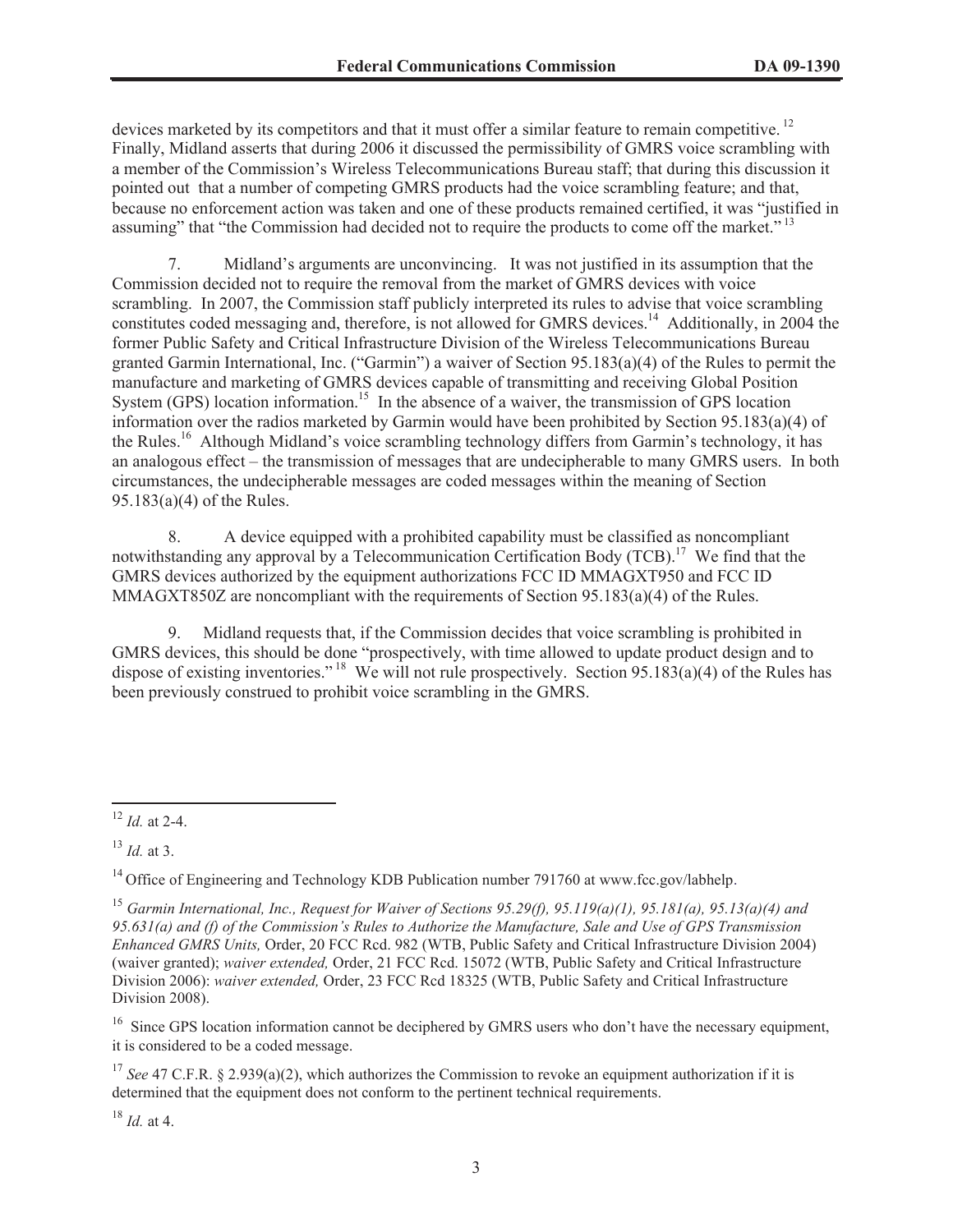10. We, accordingly, find that Midland apparently marketed noncompliant radio frequency devices, in willful<sup>19</sup> and repeated<sup>20</sup> violation of Section 302(b) of the Act and Section 2.803(g) of the Rules.

#### **B. Proposed Forfeiture**

11. Section 503(b) of the  $Act^{21}$  authorizes the Commission to assess a forfeiture for each willful or repeated violation of the Act or of any rule, regulation, or order issued by the Commission under the Act. In exercising such authority, we are required to take into account "the nature, circumstances, extent, and gravity of the violation and, with respect to the violator, the degree of culpability, any history of prior offenses, ability to pay, and such other matters as justice may require."<sup>22</sup>

12. Section 503(b)(6) of the Act<sup>23</sup> bars the Commission from proposing a forfeiture for violations that occurred more than a year prior to the issuance of an *NAL*. Section 503(b)(6) does not, however, bar the Commission from assessing whether Midland's conduct prior to that time period apparently violated the provisions of the Act and Rules and from considering such conduct in determining the appropriate forfeiture amount for violations that occurred within the one-year statutory period.<sup>24</sup> Thus, while we may consider the fact that Midland's conduct has continued over a period that began during 2007, the forfeiture amount we propose herein relates only to Midland's's apparent violations that have occurred within the past year.

13. Under the *Forfeiture Policy Statement*<sup>25</sup> and Section 1.80 of the Rules,<sup>26</sup> the base forfeiture amount for the marketing of unauthorized equipment is \$7,000. Midland apparently marketed

 $21$  47 U.S.C. § 503(b).

 $22$  47 U.S.C. § 503(b)(2)(E).

 $^{23}$  47 U.S.C. § 503(b)(6).

 $^{26}$  47 C.F.R. § 1.80.

<sup>&</sup>lt;sup>19</sup> Section 312(f)(1) of the Act, 47 U.S.C. § 312(f)(1), which applies to violations for which forfeitures are assessed under Section 503(b) of the Act, provides that "[t]he term 'willful', … means the conscious and deliberate commission or omission of such act, irrespective of any intent to violate any provision of this Act or any rule or regulation of the Commission authorized by this Act …." *See Southern California Broadcasting Co.*, Memorandum Opinion and Order, 6 FCC Rcd 4387 (1991).

<sup>&</sup>lt;sup>20</sup> Section 312(f)(2) of the Act provides that "[t]he term 'repeated', ... means the commission or omission of such act more than once or, if such commission or omission is continuous, for more than one day." 47 U.S.C. § 312(f)(2). *See, e.g., Callais Cablevision, Inc., Grand Isle, Louisiana*, Notice of Apparent Liability for Monetary Forfeiture, 16 FCC Rcd 1359, 1362 ¶ 10 (2001) ("*Callais Cablevision*") (issuing a Notice of Apparent Liability for, *inter alia*, a cable television operator's repeated signal leakage).

<sup>24</sup> *See* 47 U.S.C. § 503(b)(2)(D), 47 C.F.R. § 1.80(b)(4); *see also Behringer USA, Inc.,* Notice of Apparent Liability for Forfeiture, 21 FCC Rcd 1820, 1825 (2006), *forfeiture ordered,* Forfeiture Order, 22 FCC Rcd. 1051 (2007) (forfeiture paid); *Globcom, Inc. d/b/a Globcom Global Communications*, Notice of Apparent Liability for Forfeiture, 18 FCC Rcd 19893, 19903 (2003), *forfeiture ordered,* Forfeiture Order, 21 FCC Rcd 4710 (2006); *Roadrunner Transportation, Inc.,* Forfeiture Order, 15 FCC Rcd 9669, 9671-71 (2000); *Cate Communications Corp.,* Memorandum Opinion and Order, 60 RR 2d 1386, 1388 (1986); *Eastern Broadcasting Corp.,* Memorandum Opinion and Order, 10 FCC 2d 37 (1967), *recon. den.,*11 FCC 2d 193 (1967); *Bureau D'Electronique Appliquee, Inc.*, Notice of Apparent Liability for Forfeiture, 20 FCC Rcd 3445, 3447-48 (Enf. Bur., Spectrum Enf. Div. 2005), *forfeiture ordered,* Forfeiture Order, 20 FCC Rcd 17893 (Enf. Bur., Spectrum Enf. Div. 2005).

<sup>25</sup> *The Commission's Forfeiture Policy Statement and Amendment of Section 1.80 of the Rules to Incorporate the Forfeiture Guidelines*, 12 FCC Rcd 17087, 17113 (1997) (*"Forfeiture Policy Statement*"), *recon. denied,* 15 FCC Rcd 303 (1999).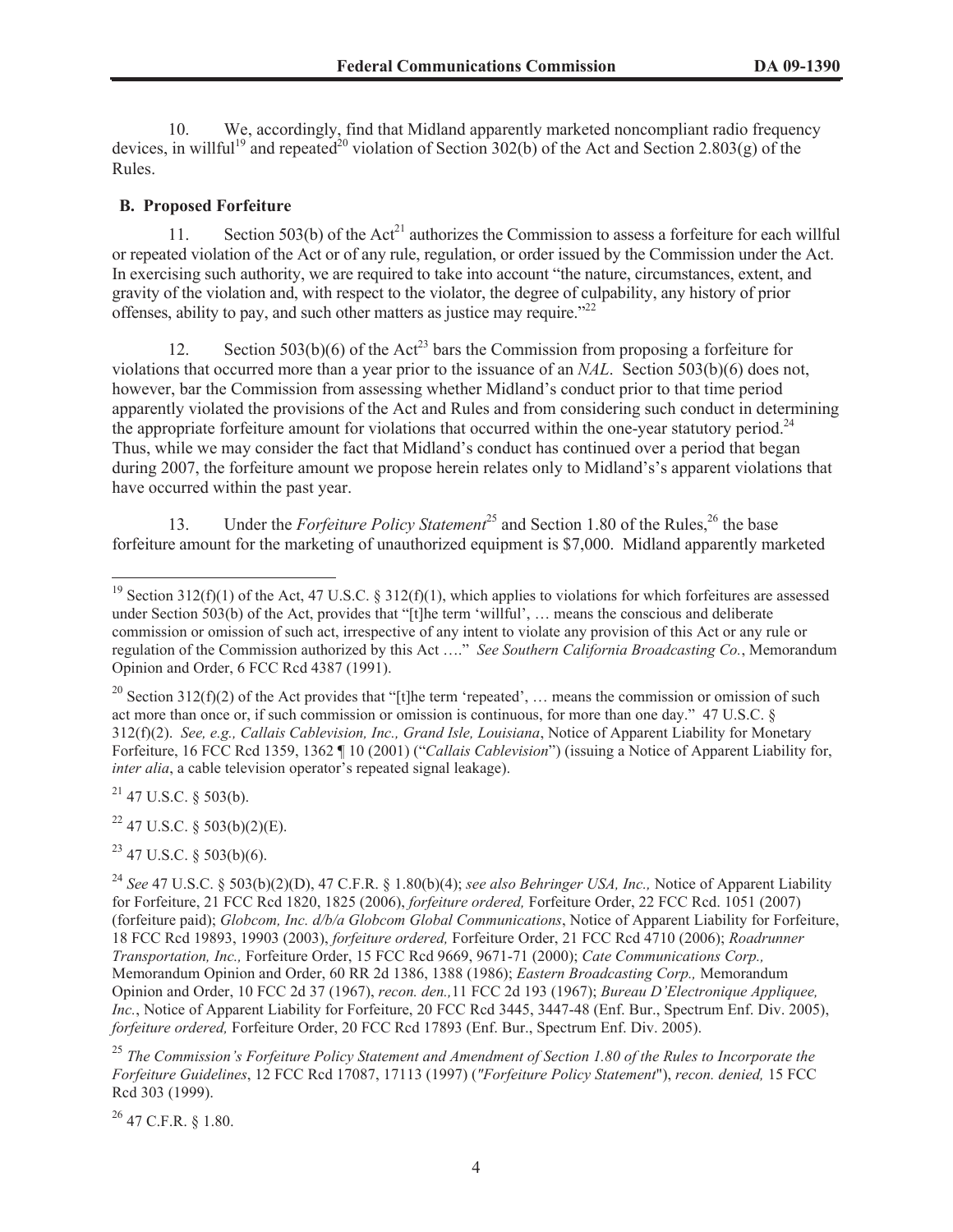two distinct models of GMRS transmitters that were equipped with the voice scrambling feature: the model certified under FCC ID MMAGXT950 (designated by Midland as models GXT900VP4, GXT900VP4K and GXT950VP4) and the model certified under FCC ID MMAGXT850Z (designated by Midland as models GXT800VP4, GXT808VP3 and GXT850VP4B). We find that the base forfeiture amount of \$7,000 is apparently warranted for each of these two models for total of \$14,000.<sup>27</sup> Based on the record before us, and having considered the statutory factors enumerated above, we believe that an upward adjustment of the \$14,000 base forfeiture amount is warranted here. First, we believe that an upward adjustment is warranted in view of the substantial number of non-compliant devices Midland imported, sold and distributed in the United States and the fact that the violations continued over a significant period.<sup>28</sup> Further, we take into account Midland's ability to pay a forfeiture in determining the appropriate forfeiture amount. As the Commission made clear in the *Forfeiture Policy Statement*, large or highly profitable entities, such as Midland<sup>29</sup> could expect forfeitures higher than those reflected in the base amounts.<sup>30</sup> Accordingly, applying the *Forfeiture Policy Statement* and statutory factors to the instant case, we conclude that Midland is apparently liable for a monetary forfeiture of \$21,000.

#### **IV. ORDERING CLAUSES**

14. Accordingly, **IT IS ORDERED** that, pursuant to Section 503(b) of the Act, and Sections 0.111, 0.311 and 1.80 of the Rules,<sup>31</sup> Midland, **IS NOTIFIED** of its **APPARENT LIABILITY FOR A FORFEITURE** in the amount of twenty-one thousand dollars (\$21,000) for marketing noncompliant GMRS transmitters, in willful and repeated violation of Section 302(a) of the Act and Section 2.803(g) of the Rules.

15. **IT IS FURTHER ORDERED** that, pursuant to Section 1.80 of the Rules, within thirty days of the release date of this Notice of Apparent Liability for Forfeiture, Midland **SHALL PAY** the full amount of the proposed forfeiture or **SHALL FILE** a written statement seeking reduction or cancellation of the proposed forfeiture.

*Forfeiture Policy Statement*, 12 FCC Rcd at 17099-100.

 $31$  47 C.F.R. § 0.111, 0.311 and 1.80.

<sup>27</sup> *See e.g., Samson Technologies, Inc*., Notice of Apparent Liability for forfeiture, 19 FCC Rcd 4221, 4225 (2004); Consent Decree, 19 FCC Rcd 24542 (2004).

<sup>28</sup> *See, e.g., San Jose Navigation, Inc.*, 21 FCC Rcd 2873, 2876 (2006) (upwardly adjusting a proposed forfeiture based on the volume of non-compliant devices distributed, and the three-year span in which such devices were marketed), *forfeiture ordered,* Forfeiture Order, 22 FCC Rcd 1040 (2007); *Bureau D'Electronique Appliquee,* 20 FCC Rcd at 3448 (2005) (upwardly adjusting a proposed forfeiture based on the volume of unauthorized devices distributed, and the five-year span in which such devices were marketed), *forfeiture ordered,* Forfeiture Order, 20 FCC Rcd 17893 (2005).

 $^{29}$  Midland's estimated annual revenues are \$9,900,000. Company profile, Manta.com.

<sup>&</sup>lt;sup>30</sup> Specifically, the Commission stated:

<sup>[</sup>O]n the other end of the spectrum of potential violations, we recognize that for large or highly profitable communication entities, the base forfeiture amounts ... are generally low. In this regard, we are mindful that, as Congress has stated, for a forfeiture to be an effective deterrent against these entities, the forfeiture must be issued at a high level .... For this reason, we caution all entities and individuals that, independent from the uniform base forfeiture amounts ..., we intend to take into account the subsequent violator's ability to pay in determining the amount of a forfeiture to guarantee that forfeitures issued against large or highly profitable entities are not considered merely an affordable cost of doing business. Such large or highly profitable entities should expect in this regard that the forfeiture amount set out in a Notice of Apparent Liability against them may in many cases be above, or even well above, the relevant base amount.